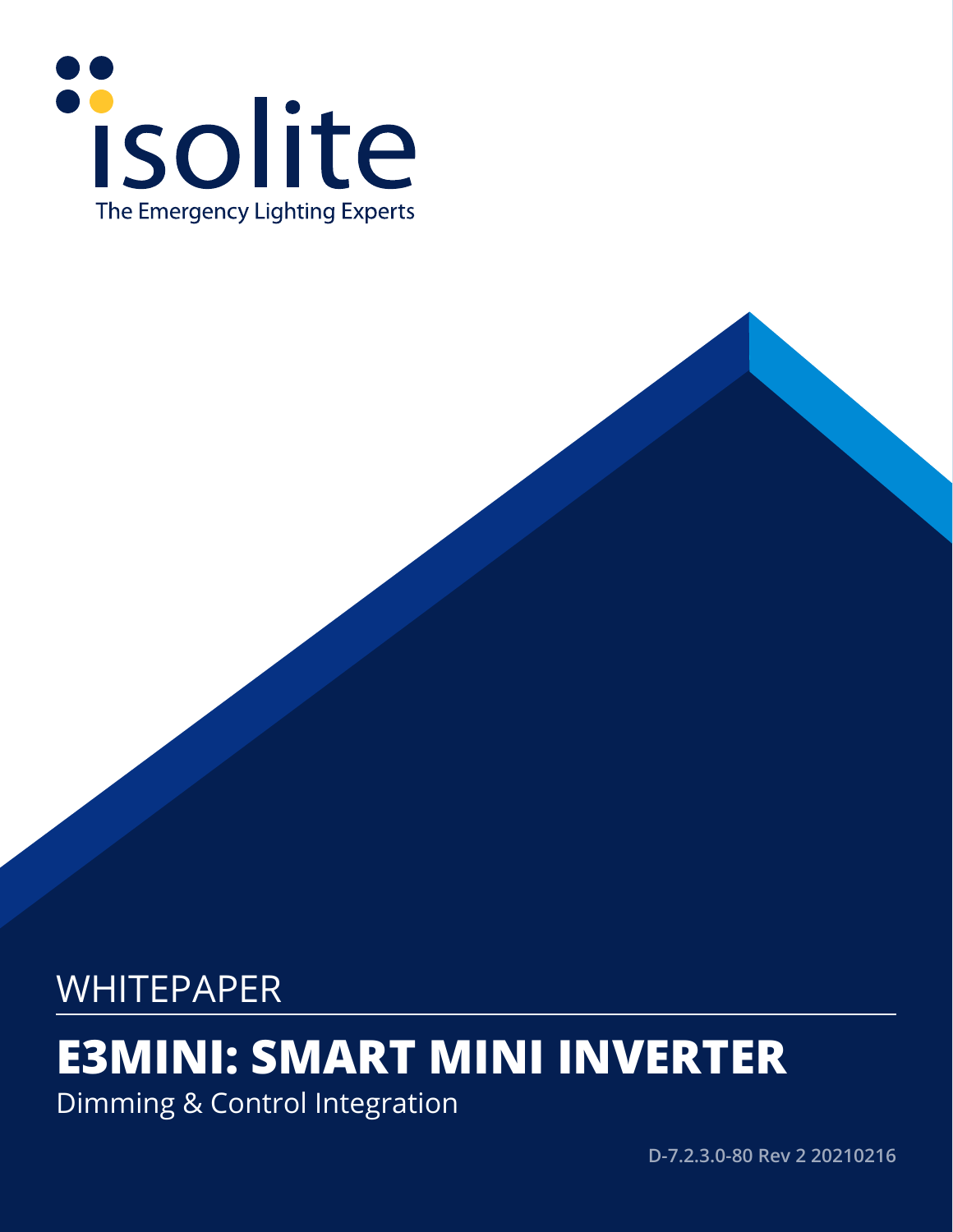

# **TABLE OF CONTENTS**

| <b>DIMMING &amp; CONTROL INTEGRATION</b>                                                                                                                                                                                             |  |
|--------------------------------------------------------------------------------------------------------------------------------------------------------------------------------------------------------------------------------------|--|
|                                                                                                                                                                                                                                      |  |
|                                                                                                                                                                                                                                      |  |
| New Enhancements in Mini Inverters <b>Manual Accord 2018</b> 4                                                                                                                                                                       |  |
|                                                                                                                                                                                                                                      |  |
| Dimming Integration <b>Manual Community</b> of <b>6</b>                                                                                                                                                                              |  |
| System Examples: 0-10V & DALI <b>Manual According to the Contract of According Contract Contract Contract Contract Contract Contract Contract Contract Contract Contract Contract Contract Contract Contract Contract Contract C</b> |  |
|                                                                                                                                                                                                                                      |  |
|                                                                                                                                                                                                                                      |  |
|                                                                                                                                                                                                                                      |  |
| Phase Control Dimming <b>Election Control</b> Dimming <b>10</b>                                                                                                                                                                      |  |
| A Note About Smart Power Pack Integration <b>Manual Accord Power Pack Integration</b>                                                                                                                                                |  |
| The Issue with Smart Power Packs <b>Commission Contract 11</b>                                                                                                                                                                       |  |
|                                                                                                                                                                                                                                      |  |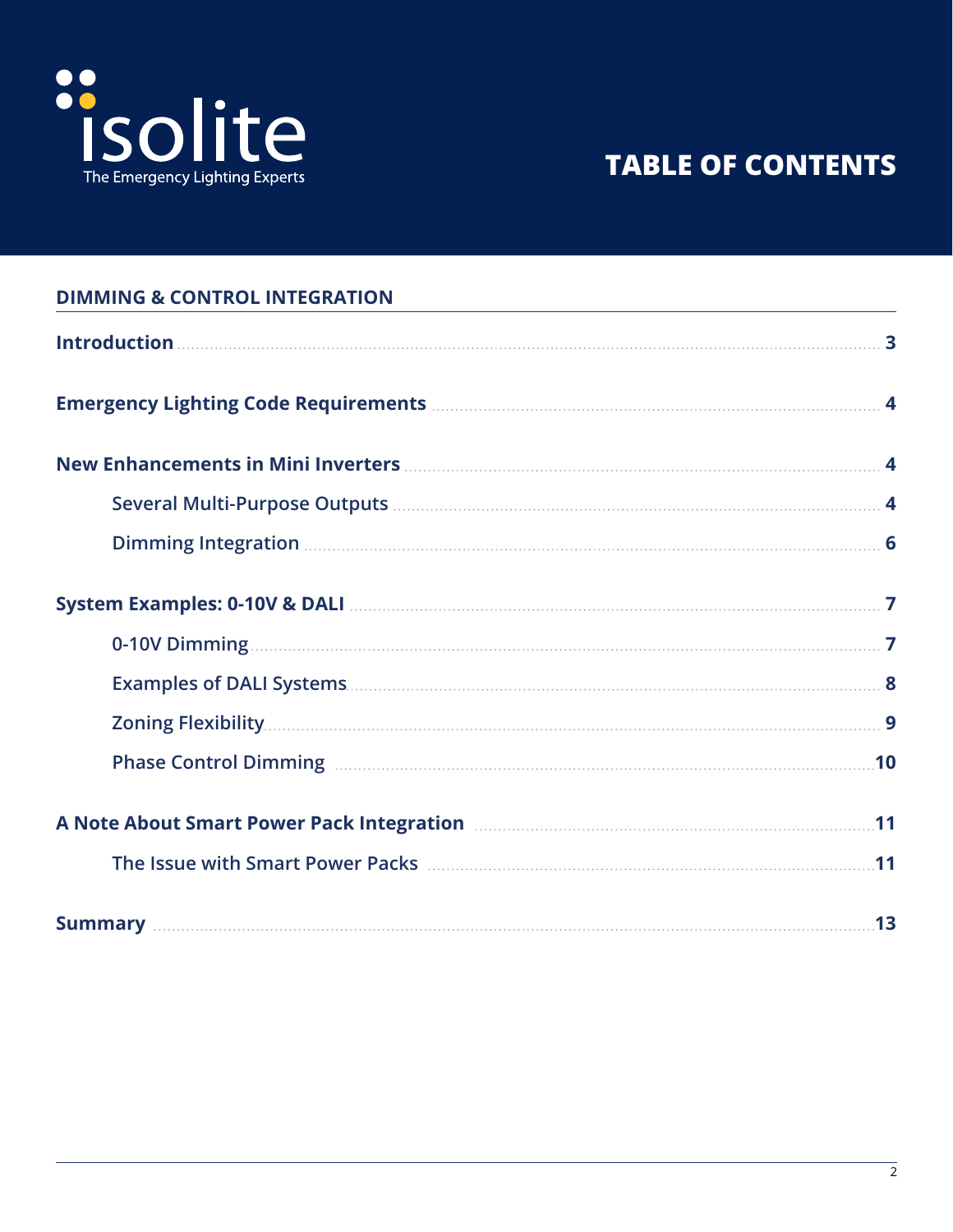<span id="page-2-0"></span>

# **E3MINI: SMART MINI INVERTER**

Dimming & Control Integration Whitepaper



# **INTRODUCTION**

Designing an emergency lighting system into a building is an essential, life safety code-mandated piece of the overall lighting system. Unfortunately, traditional solutions for emergency lighting have left a lot to be desired—providing inflexible options that poorly fit the needs of the lighting system and often require extra components and complex wiring exercises to deliver more power to a space than is necessary.

A lighting inverter provides the backup power for a lighting system by converting DC battery power into the standard AC voltages that lights need to operate during an emergency. These components are often distinguished by the battery capacity they offer. The smallest size, often referred to as a micro inverter, converts 25-35W of battery power. Mini inverters feature a battery capacity in the range of 100-350W, while large inverters are often described as having a battery capacity of 350W+.

While there is an appropriate use case for each type of inverter, this whitepaper will focus on the mid-range mini inverters. Recent advancements in the E3MINI smart mini inverter now enables this solution to tailor the outputs and voltages that are delivered to the lighting system in normal and emergency conditions. This enhanced flexibility better satisfies the intent of the life safety code for emergency lighting, while improving the utilization of the battery life and providing more even illumination so that people may exit the building safely during an emergency.

Let's begin with emergency lighting code requirements.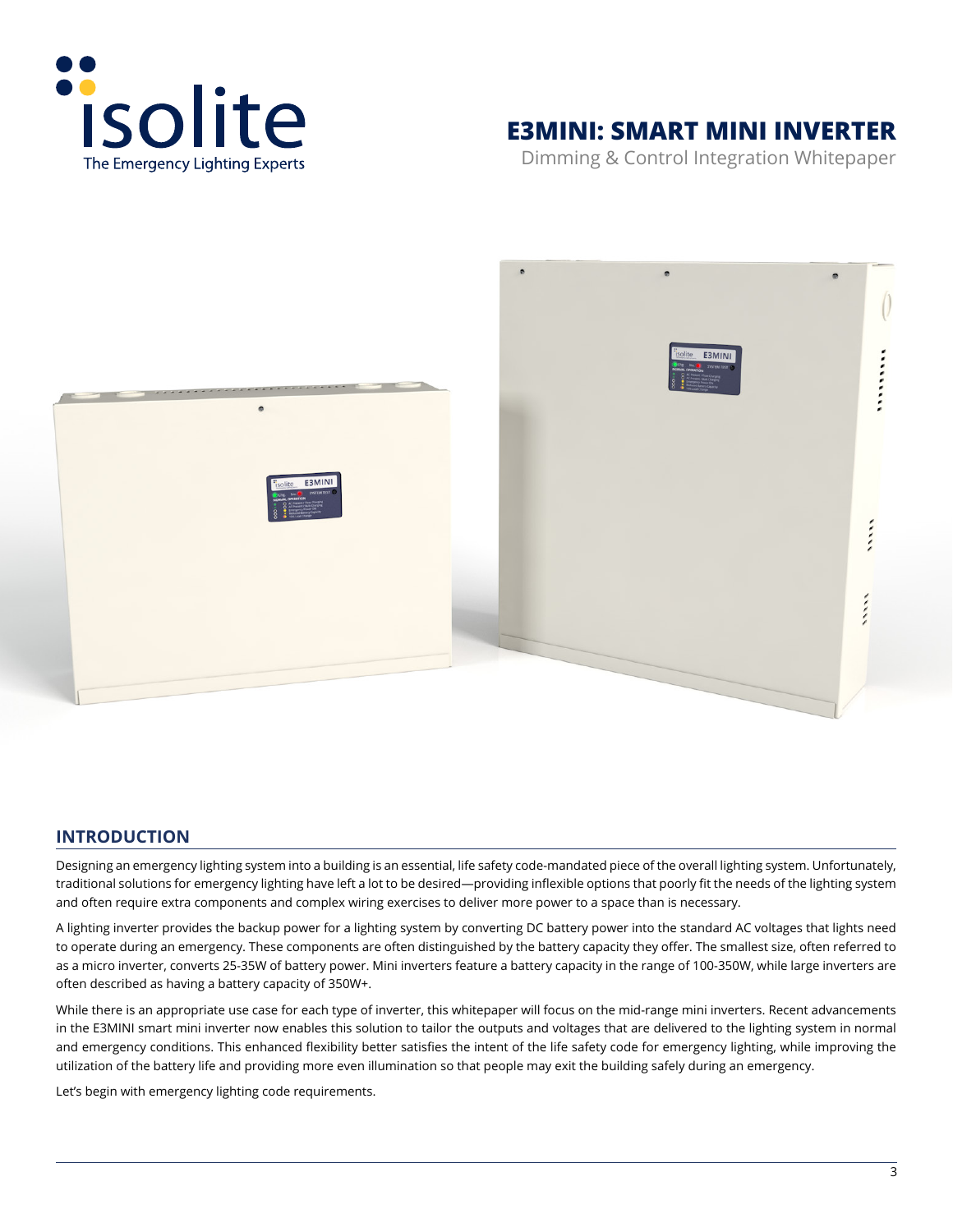# <span id="page-3-0"></span>**EMERGENCY LIGHTING CODE REQUIREMENTS**

The egress lighting design and performance in a building is governed by the National Fire Protection Agency (NFPA) through their NFPA 101: Life Safety Code. While the life safety codebook covers a broad array of topics, the section on egress path lighting can be summarized by the following criteria:

- The average level of illumination must be greater than 1.0 foot-candle (fc) along the entire egress path.
- The minimum level of illumination at any point on the egress path may not be less than 0.1 fc.
- The ratio of the brightest point along the egress path as compared to the darkest point must be less than 40:1.

The performance of the egress system can be summarized by the following requirements:

- The emergency light levels must be active within 10 seconds of an emergency.
- The emergency lighting must stay illuminated for at least 90 minutes.

*Keep in mind that NFPA 101 sets a minimum standard; specific jurisdictions may have requirements above and beyond this minimum design and performance level.*

It is also important to remember that NFPA 101 mandates that emergency lighting systems must respond to "local" failures of the electrical system, if any of the lights in a space are interrupted via an emergency or circuit breaker tripping, the emergency lighting for that area must illuminate. This has important ramifications for the design of systems, especially when deploying systems based on advanced lighting control architectures like the digital addressable lighting interface (DALI).

Inverters represent a cost effective, modern way to achieve a code-compliant emergency lighting system, but it's important to note that not all inverters are created equal.

## **NEW ENHANCEMENTS IN MINI INVERTERS**

Traditional inverter solutions had some functional limitations that constrained the design of the emergency lighting system and compromised its performance. For example, many traditional inverters only support one zone, or circuit, of light and can only bring the attached lights to full on during an emergency. This single zone, full-on default delivers more light into a space than is required by the code and it minimizes the total number of lighting fixtures that can be powered by each inverter, which meant that more pieces of equipment were necessary to complete the job.

Ideally, an emergency lighting inverter would have more flexibility in the lights it controls and be able to bring more lights on to lower levels, allowing each inverter to use its battery capacity to provide more even illumination over a larger area. New enhancements in the E3MINI smart mini inverter now enable them to do just that.

The E3MINI inverter is now available with multi-purpose outputs and dimming integration. These new features address the shortcomings of the traditional inverters and result in a better emergency lighting solution.

#### **SEVERAL MULTI-PURPOSE OUTPUTS**

Instead of controlling a single zone of light, the E3MINI inverter can control several and allows designers flexibility in the types of circuits that can be connected.

There are three types of circuits commonly found in a lighting system—normally on, normally off, and a switched/controlled circuit. The normally on circuit powers items like exit signs, night lights that are always on, parking garage lights, and circuits with downstream UL 924 automatic load control relays (ALCRs), which are transfer devices that transition normal lighting fixtures into emergency fixtures when an emergency occurs. Normally off circuits are used for things like dedicated emergency-only fixtures, but they aren't commonly deployed in buildings. Then there are switched/controlled circuits which are zones of light that do not include UL 924 ALCR devices.

| <b>OUTPUT TYPE</b>    | <b>EXAMPLE USES</b>                                                                                             |
|-----------------------|-----------------------------------------------------------------------------------------------------------------|
| Normally On           | Exit Signs<br>Always-On Night Lights<br>Parking Garage Lights<br>Circuits with Downstream UL 924 / ALCR Devices |
| Normally Off          | Dedicated Emergency-Only Fixtures<br>Generator Replacement                                                      |
| Switched / Controlled | Controlled Zones without UL 924 / ALCR Devices                                                                  |

The E3MINI series inverter allows for one normally on output and three configurable outputs which can be mixed and matched between normally off and switched/controlled circuits. This capability provides designers with a lot more flexibility in their emergency lighting layouts and results in better use of the inverter's battery capacity, without requiring additional hardware.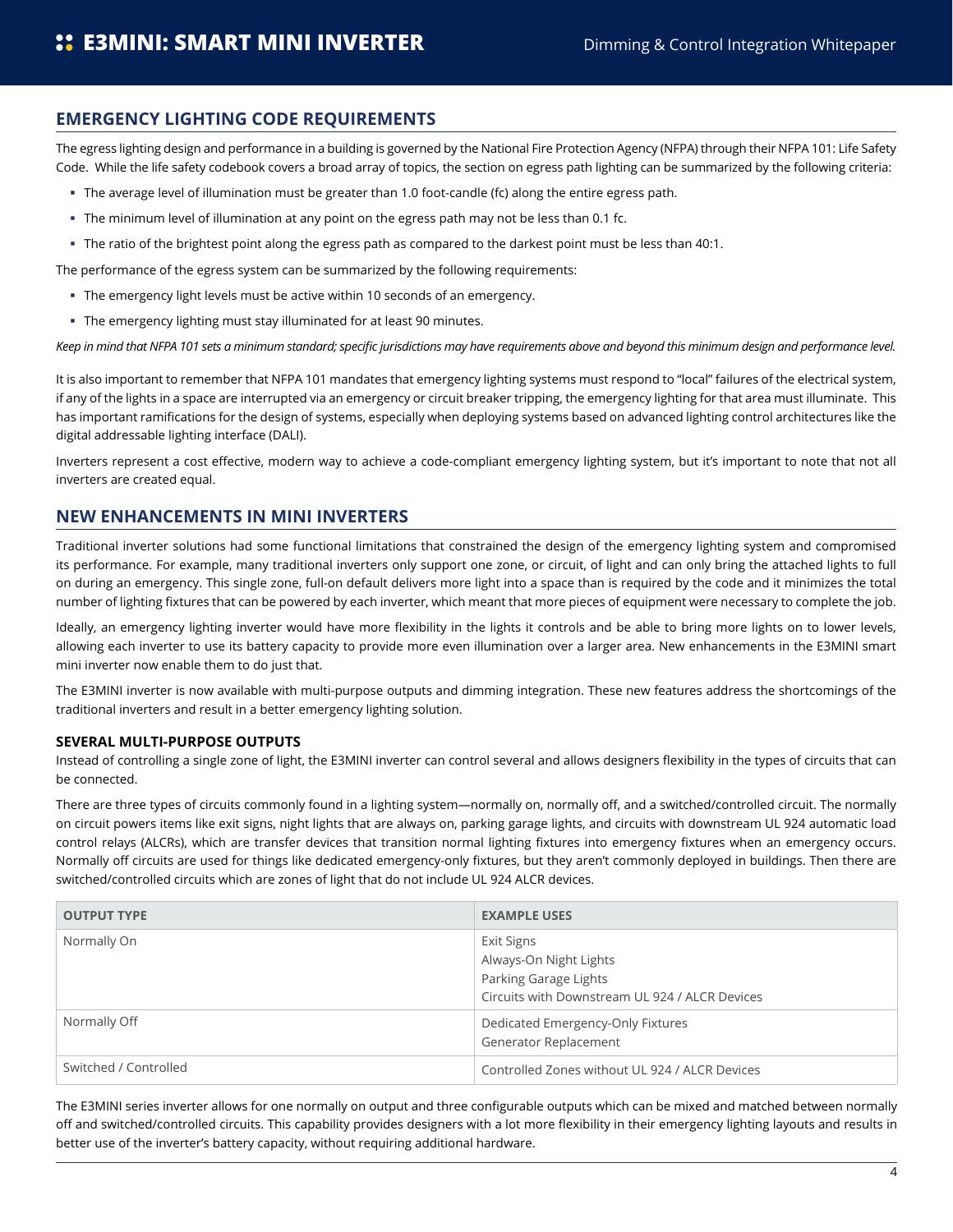

Let's explore a practical application of this technology. Consider a row of offices which have emergency lighting requirements and an inverter with a 125W capacity. An individual office does not require 125W of emergency lighting, that would over-light the space. Using traditional solutions, designers have two options. Option 1 is to deploy all the inverter's capacity in the single room and add more inverters to accommodate additional rooms. This is expensive and provides too much light in the space. Option 2 is to use several UL 924 ALCR transfer devices to share the inverter's power with the additional rooms. This would require additional hardware and more sophisticated wiring.



With its multipurpose outputs, the E3MINI smart inverter can divide its power output into three separate zones of emergency lighting, which all operate independently under normal conditions. The rooms are directly connected to and controlled from the inverter, without additional hardware.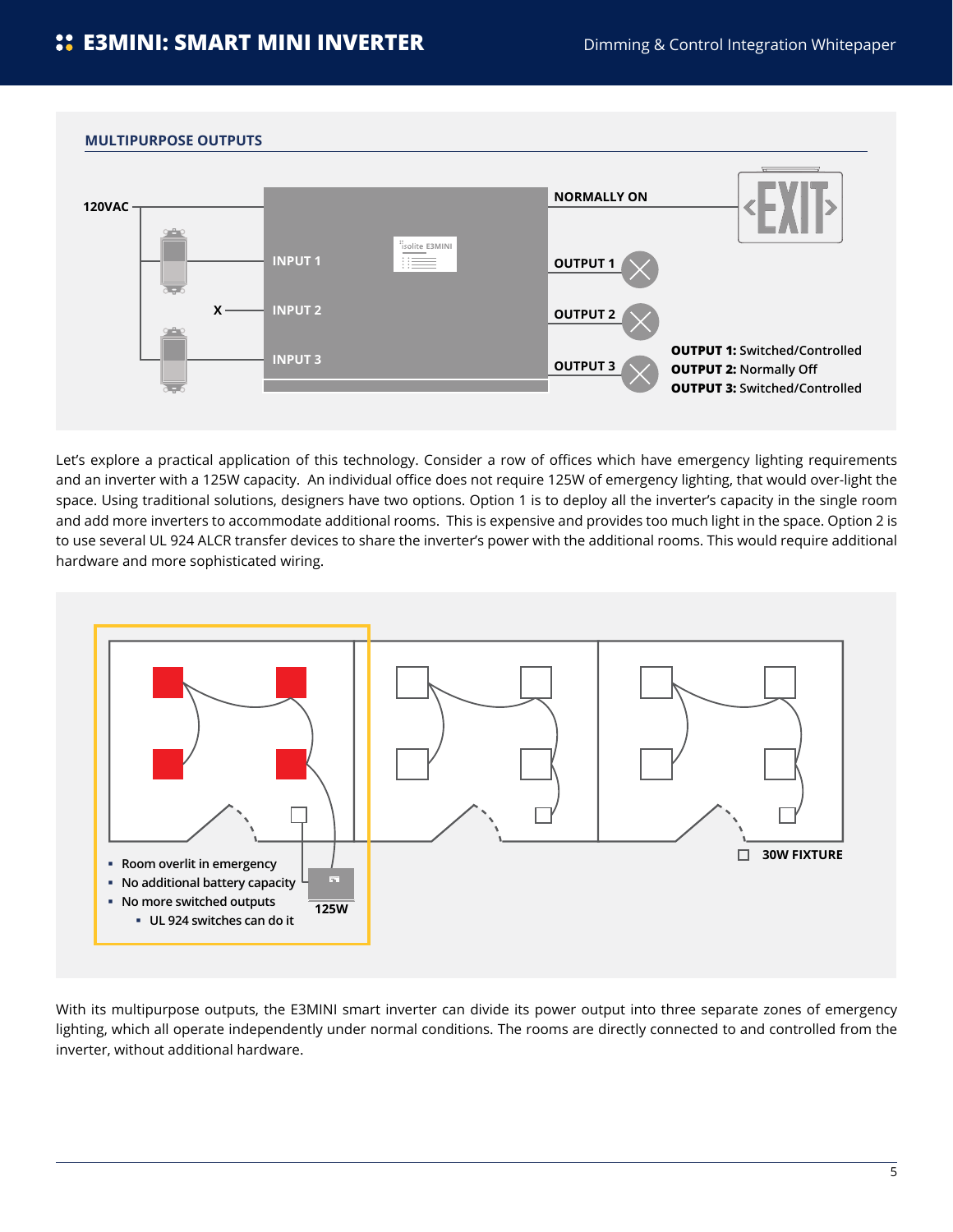<span id="page-5-0"></span>

#### **DIMMING INTEGRATION**

Another important new feature of the E3MINI inverter is its integration of dimming. As previously mentioned, traditional mini inverters were only able to bring the lights to full on during an emergency. This minimized the number of fixtures that could be controlled on one inverter and potentially caused a code-compliance issue, where the combination of full on and full off fixtures in a space could create spotty illumination with illumination ratios that exceed the 40:1 allowed by the NFPA 101.

The dimming functionality offered by the E3MINI inverter allows the lights to be brought to a lower level than full on during an emergency. This means that the attached load can exceed the inverter's rating during normal operation. When the system is in emergency mode, the architectural controls are overridden and the lights are driven to a lower light level, reducing the emergency load to within the inverter's operational capacity. The ability to dim emergency lights during a response allows one inverter to control more lighting fixtures and delivers more even illumination into a space.

This solution also simplifies wiring and reduces the overall power consumed by the emergency system (allowing this system to be furnished with a 125W inverter instead of a 250W inverter).



## **MORE ZONES, LESS POWER, MORE COMPLIANT**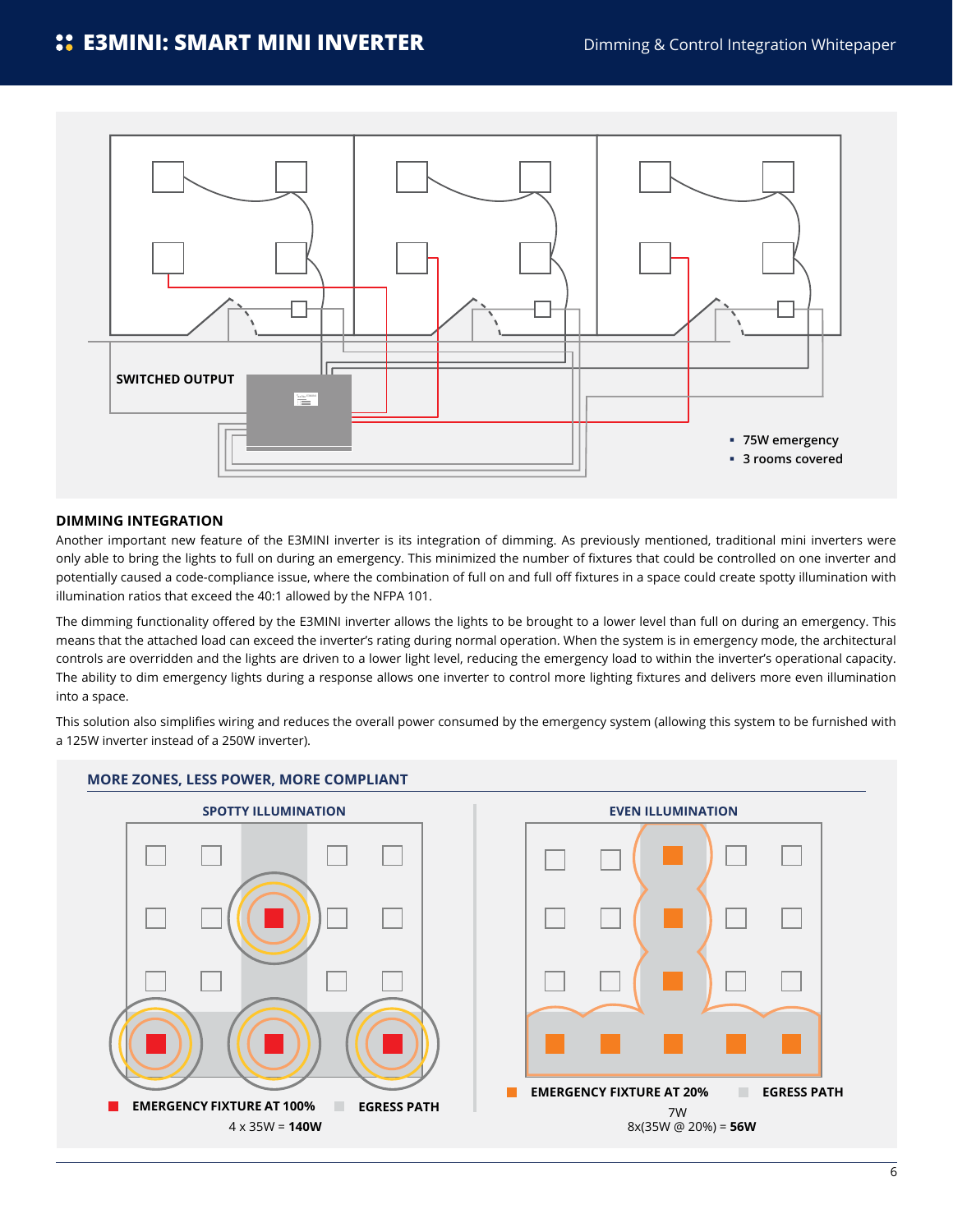## <span id="page-6-0"></span>**SYSTEM EXAMPLES: 0-10V & DALI**

Selecting a mini inverter that offers multiple zones of control as well as dimming integration can solve many of the issues that exist in the market today while reducing the cost and complexity of systems. Let's explore how the E3MINI inverter would actually be used in a few different types of lighting systems.

#### **0-10V DIMMING**

0-10V dimming is a low voltage DC dimming technology that utilizes an additional set of low voltage control wires to communicate the dim level to the lighting fixtures. With this technology, there are four different wires that are run to the fixture. They are:

- Switched 120/277V Hot (Typically Black)
- Neutral (Typically White)
- Low Voltage 0-10V Signal (Typically Purple)
- **E** Low Voltage Common (Typically Grey)

The E3MINI inverter allows for the direct integration of 0-10V (and DALI) lighting controls which are common when the systems include daylight harvesting, occupancy control, advanced scenes and timeclock events. Traditional inverter systems would require the use of a UL 924 ALCR device in these applications to drive the loads to a known light level in an emergency.



Notice that both the high voltage switched connections and the low voltage dimming connections must be integrated into the system to ensure the light fixtures aren't being controlled by the architectural lighting controls in emergency mode. The requirement for the UL 924 ALCR drives the cost and complexity of the system up and the UL 924 ALCR devices that are on the market today do not allow for dimming of the fixtures when in emergency mode, they merely override the connected light fixtures to full on.

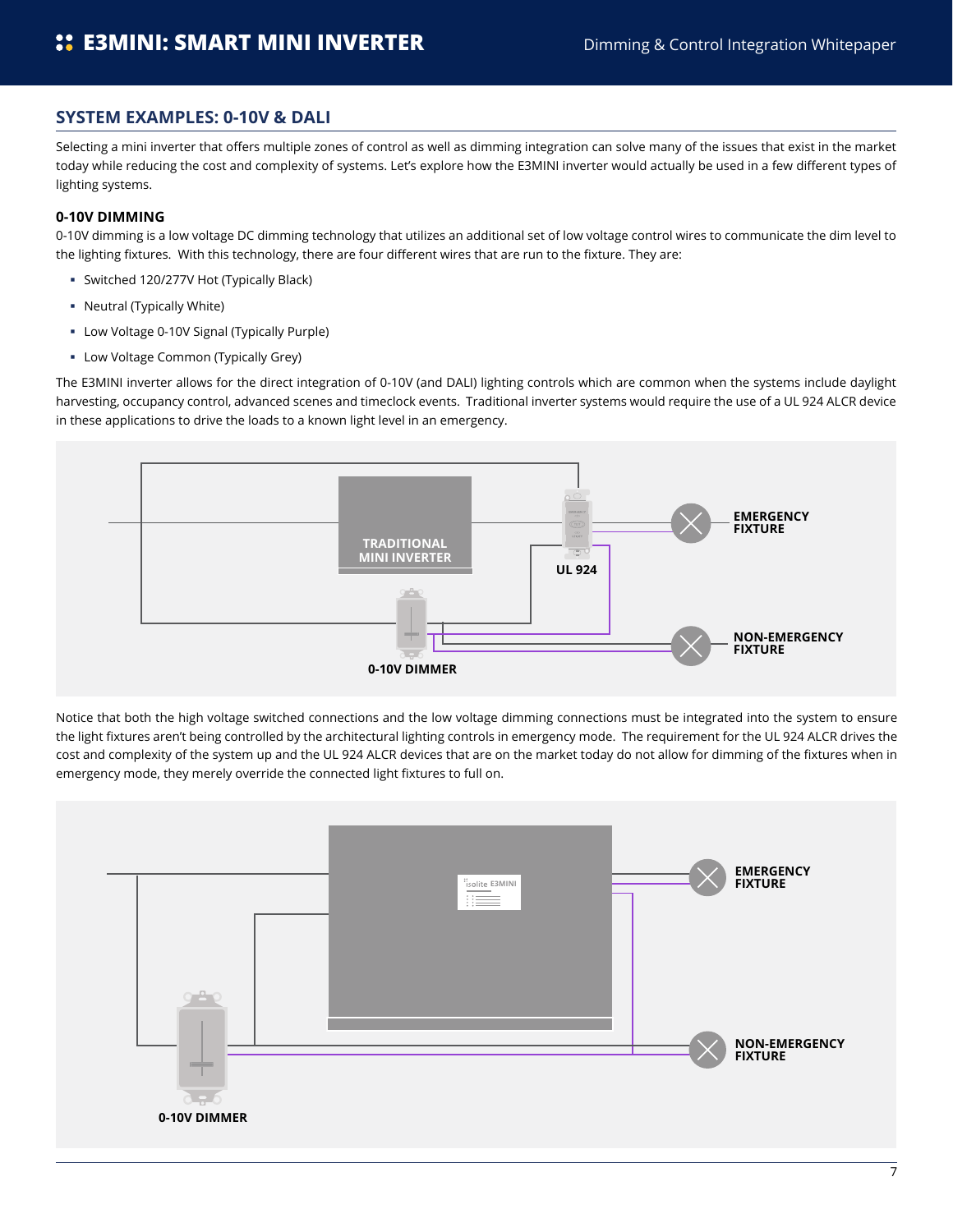<span id="page-7-0"></span>With the switched multipurpose outputs, the E3MINI allows for the integration of 3 zones of 0-10V dimming, each with **independent** control of the output dim level when in emergency mode.



#### **EXAMPLES OF DALI SYSTEMS**

DALI a control technology that allows for every light fixture in an installation to be independently addressed and controlled via a digital bus that links the fixtures together. It's common in applications that require advanced controls such as daylighting or a high level of independent occupancy zones.

The principle of operation for an inverter-backed lighting system that uses DALI for dimming is similar to the 0-10V implementation, but there are a few factors to keep in mind:

#### **DALI Systems Have More Dimming Flexibility**

DALI LED drivers store their own emergency light level on a per driver basis. As such, instead of having an entire zone of lighting dimmed to the same light level, all fixtures in the zone can have a different emergency light level, i.e., two fixtures could illuminate at 100%, while four others illuminate at 10%.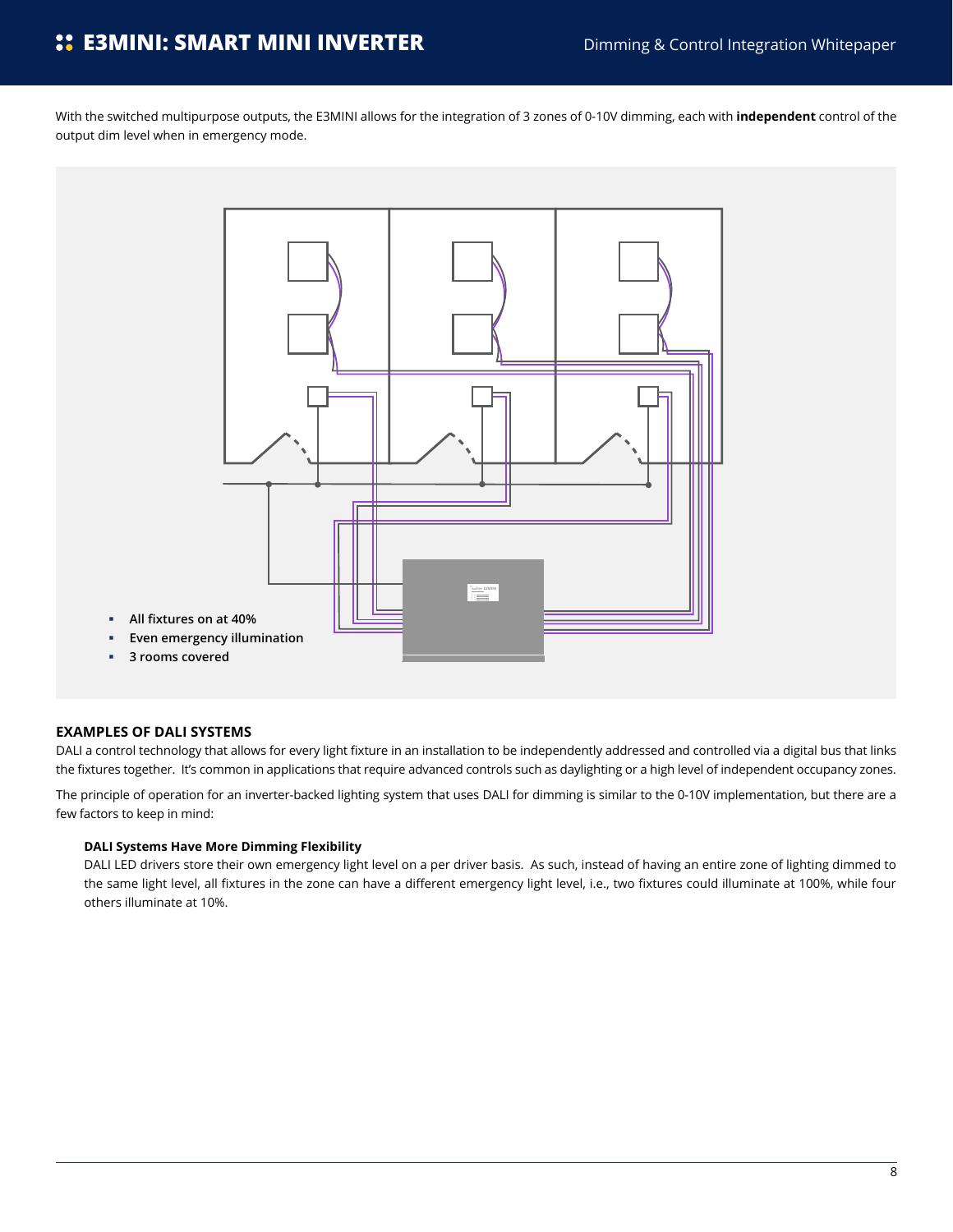# <span id="page-8-0"></span>**CE3MINI: SMART MINI INVERTER** Dimming & Control Integration Whitepaper



#### **ZONING FLEXIBILITY**

In traditional dimming systems, the relationship between emergency outputs and emergency lighting zones is one-to-one. One architectural zone is one emergency lighting zone. This limitation exists because traditional dimming systems are hardwired into their zone configurations. DALI-based systems, however, utilize a digital communication bus, allowing for multiple architectural control zones to be considered as one emergency lighting zone. This is particularly helpful in open office situations where a single E3MINI has enough battery capacity to drive many lighting loads in emergency mode, but the architectural control system has several independent zones for daylighting and occupancy control.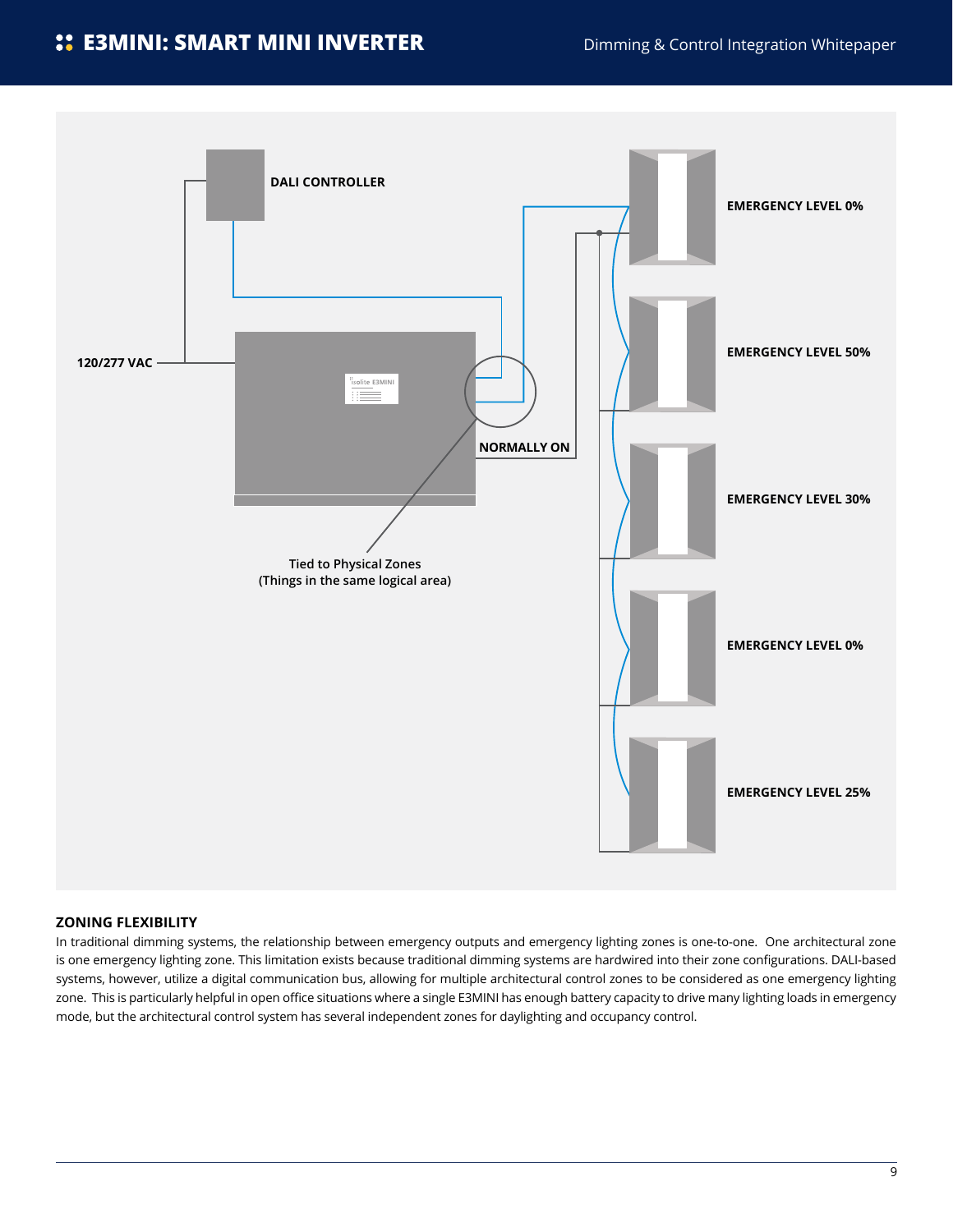<span id="page-9-0"></span>

#### **PHASE CONTROL DIMMING**

Phase control (sometimes called 2-wire) dimming systems manipulate the 120/277V AC waveform to dim the lights. This style of dimming is more prevalent in residential applications, but it's also used in commercial spaces for retrofit projects or to accommodate standard Edison-base LED bulbs.



When using a traditional 2-wire dimmer, the dimmed control signal is not sent through the inverter. Instead, the inverter shunts around the phase control dimmer to short circuit the controls in an emergency. Note that while it is possible to operate the lights at a dimmed level in normal operation, when the system goes into emergency mode, the fixtures will be at 100%.

The multipurpose outputs on the E3MINI series inverters allow for 3 phase control dimmed zones to be backed up as a part of the emergency system.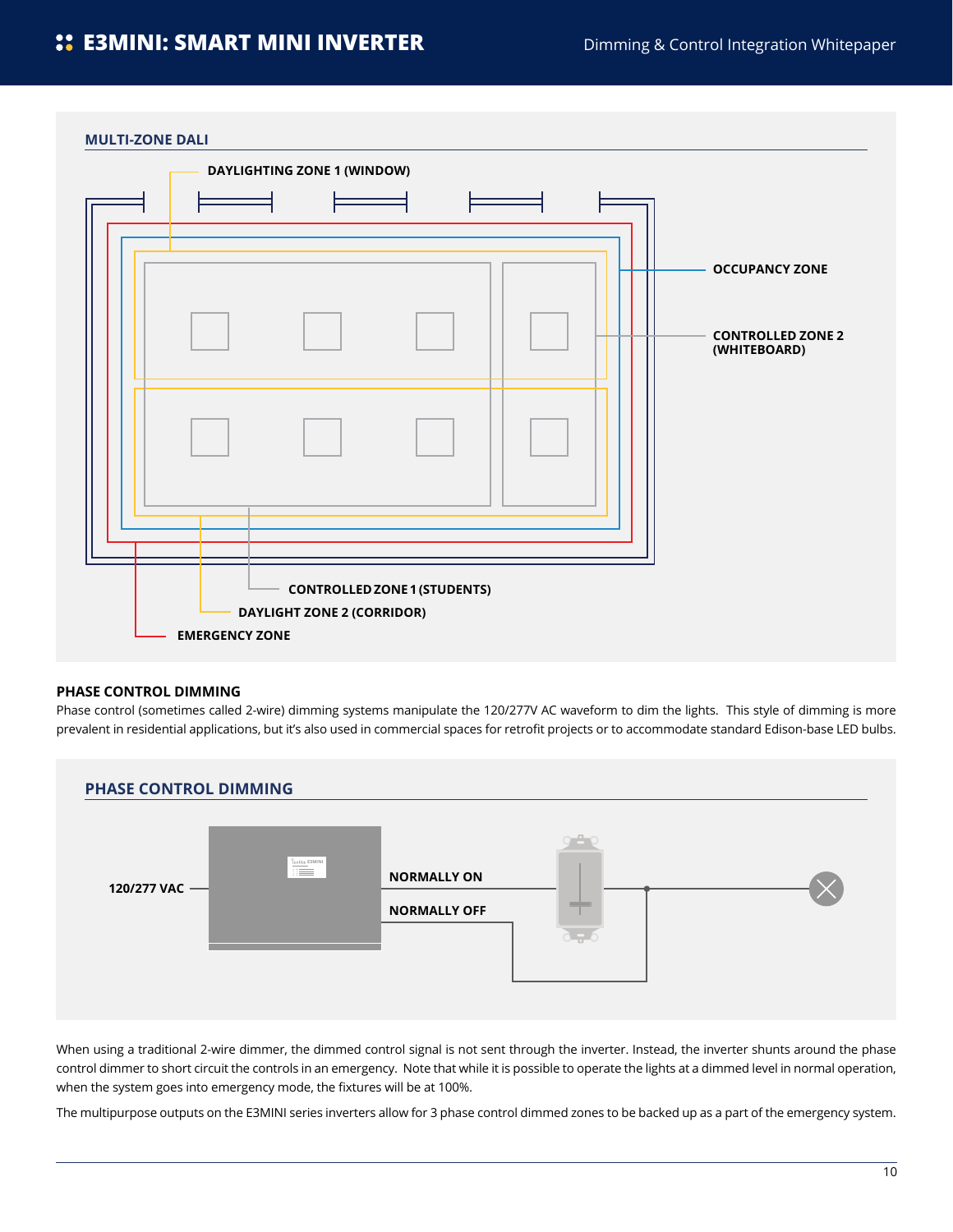<span id="page-10-0"></span>

#### **A NOTE ABOUT SMART POWER PACK INTEGRATION**

One of the most recent trends in the controls industry is to use wireless smart power packs for individual zone controls. Manufacturers of these smart lighting power packs realized that embedding a lighting control in the fixture would not leave the installer with a way to integrate UL 924 ALCR devices in the system. To address this issue, manufacturers have created versions of their smart power packs that carry a UL 924 listing and have a unique way of operating.

- 1. During normal operation, the power pack listens to the control devices as expected. Scene keypads, occupancy sensors, daylight sensors, etc. are all able to control the lights.
- 2. When the power goes out, the UL 924-listed power pack resets into emergency mode
- 3. Upon return of power, the power pack drives the light to a known level, ignoring all command signals for 90 minutes

This behavior means that when emergency power kicks on after power failure, the lights will be overridden to a known state.

#### **THE ISSUE WITH SMART POWER PACKS**

The transition from steps 2 to 3 above, requires the smart power pack to observe a power failure. The potential issue with that requirement is that when the emergency power is applied quickly, the power pack never actually loses power due to front end capacitance inside the device.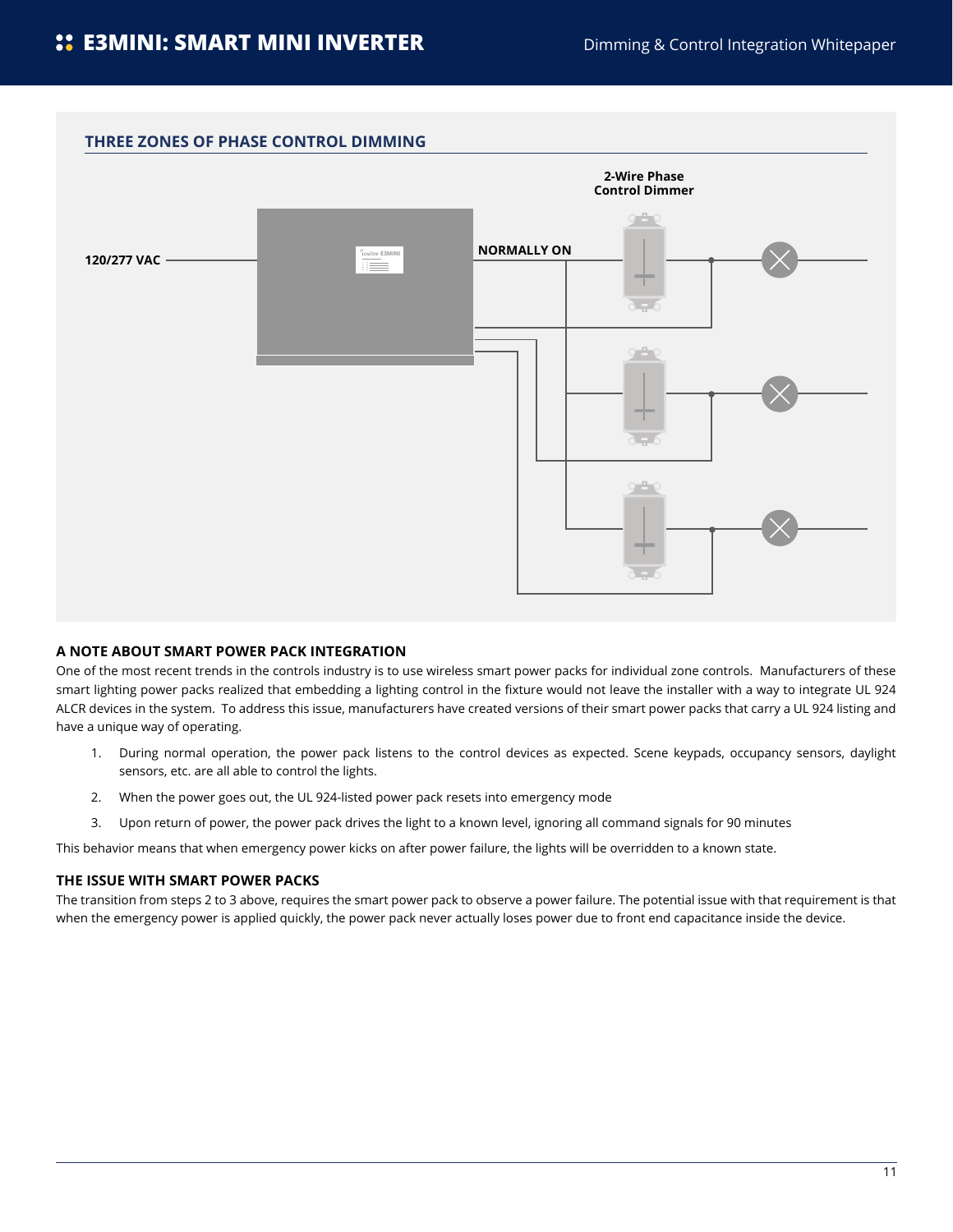#### **OTHER INVERTER**



The E3MINI has a field-configurable transfer time, which defaults to a time appropriate for use with smart power packs. Faster (and slower) transfer times are selectable in the field during installation.

Smart power packs should ALL be connected to the normally on output of the E3MINI inverter.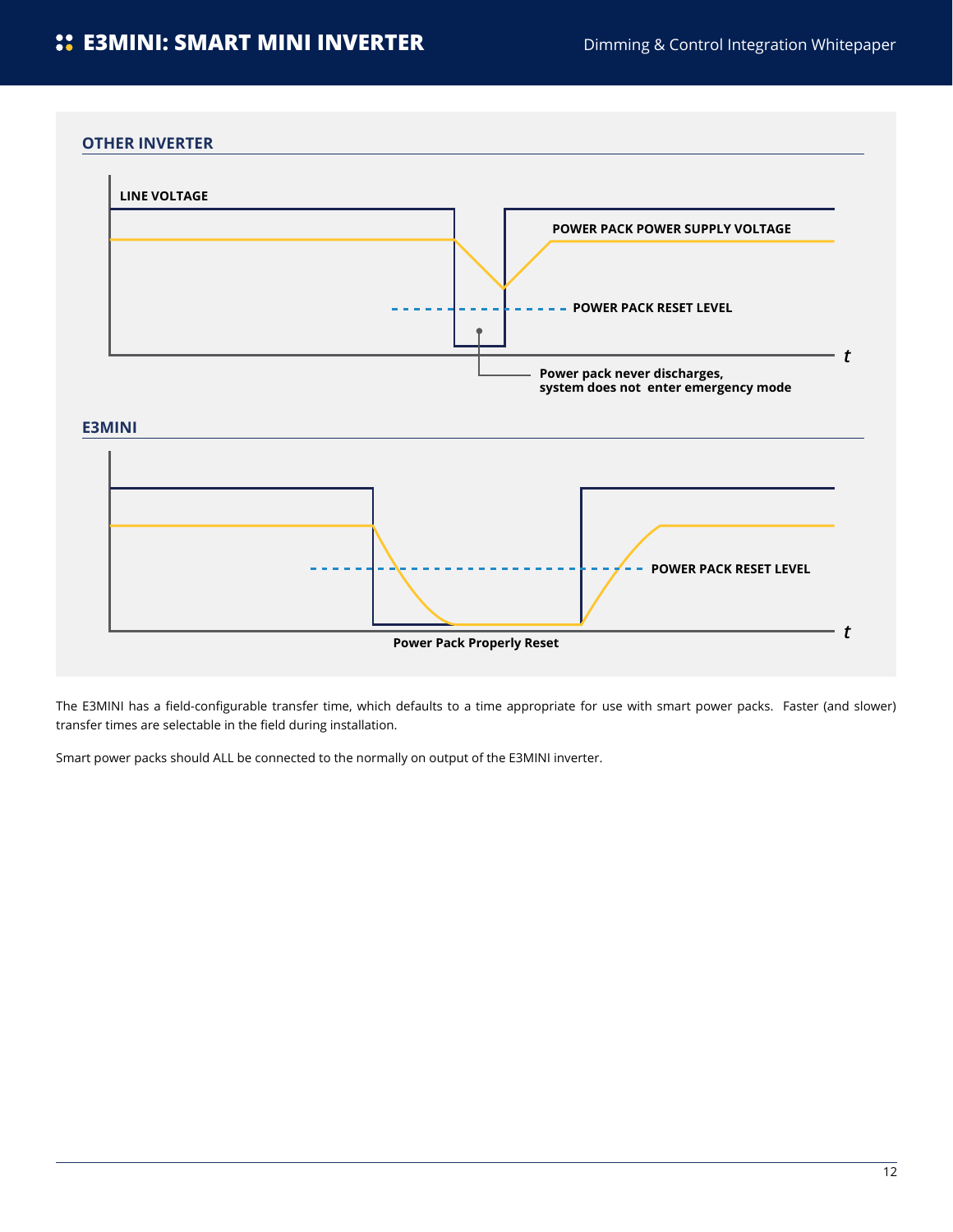## <span id="page-12-0"></span>**SUMMARY**

The enhancements offered by the E3MINI inverter provide a simple and elegant solution that addresses many of the traditional issues faced when designing an emergency lighting system. This mini inverter provides a better fit for the needs of the space, maximizes the number of fixtures that it can manage, simplifies wiring, eliminates the need for extra pieces of equipment, works with both traditional and modern lighting control systems and easily satisfies the life safety code designed to keep people safe when an emergency occurs.

To learn more about the E3MINI inverter or any of Isolite's products, please reach out to your local sales representative or contact us directly at [quotes@isolite.com](http://quotes@isolite.com).